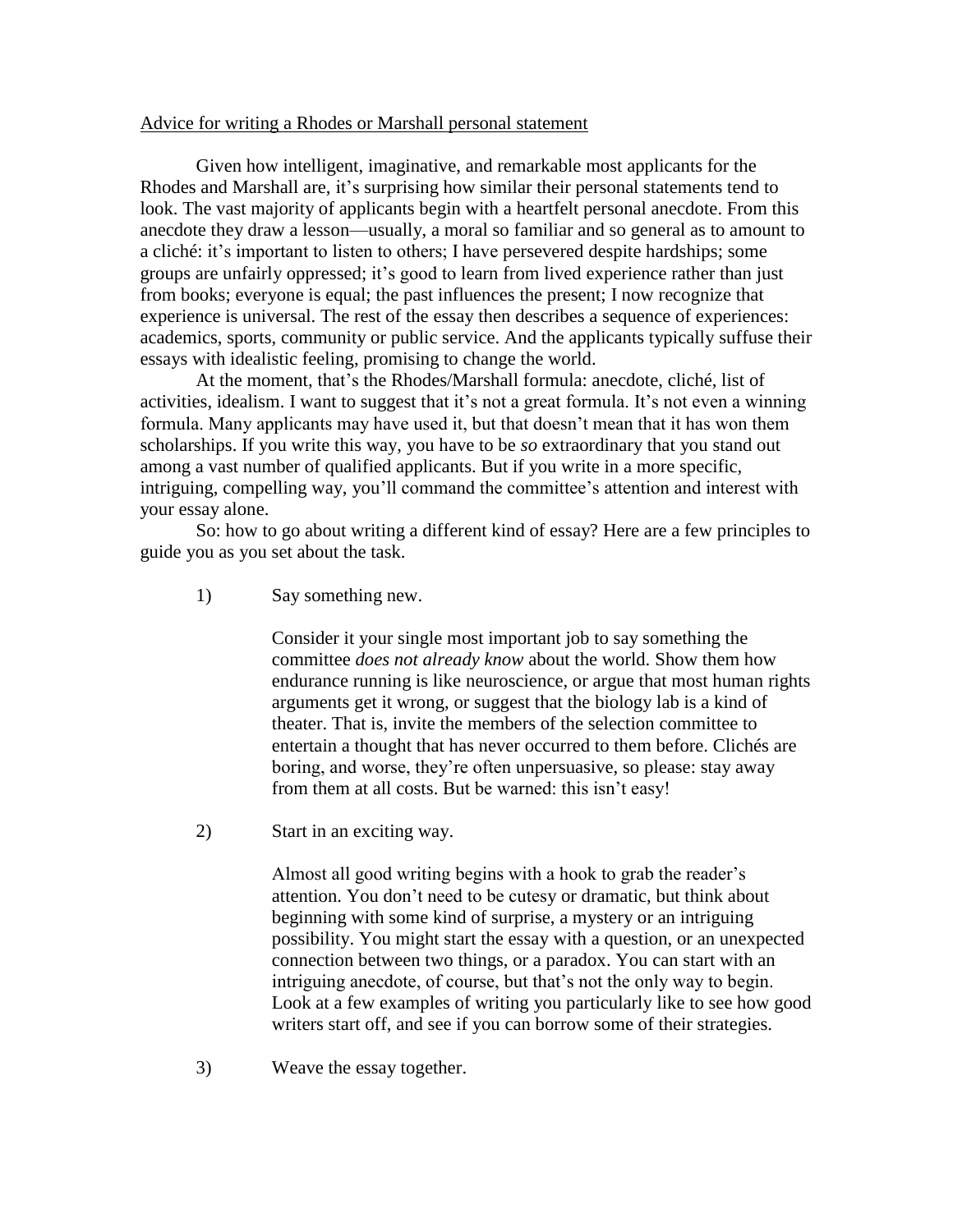This is one of the hardest parts of writing a great essay, but it's one of the most important keys to giving your writing clarity and appeal. Try to connect different pieces of your experience together: how has your community service enriched your academic life, or vice versa? Is there a particular resonance between elements of your life—your family and your research, for example—that you can draw through the whole essay? Your challenge here is to find something intriguing or surprising that knits everything together. As always, it's crucial to stay away from clichés, so you don't want to connect your athletics to your family by asserting that both have required you to face challenges—that will be too obvious. But if you can show that your passion for particular artists matters to your future career in health care policy because those artists have explored the excruciating boundaries of experience—daring to go where other artists have not into the ugliness and intolerability of pain—then you will have something fascinating to give your readers.

## 4) Point to differences rather than similarities

I have suggested that you weave your experiences together, but surprisingly, one of the best ways to do this is by pointing to the differences between experiences rather than their similarities. Similarities tend to lead to clichés (everyone is alike; all my activities require endurance; I am following in my grandfather's footsteps), whereas differences typically give rise to surprises and interesting revelations. For example: my experience has taught me that different immigrant groups face different challenges; I have realized that history and neuroanatomy offer importantly different lenses onto human experience; I now understand how I've had to break from my family's traditions. You probably shouldn't stop there—just noticing the differences—but you should also allow your best analytical, critical thinking to dwell on *why* those elements are different. From there you'll produce some amazing thinking, and dazzle your committee.

5) Don't play it safe.

One reason applicants often opt for clichés is that they're afraid to offend the selection committees. This is a mistake. You're much better off saying something interesting than something so bland that no one will ever disagree with you. Rhodes and Marshall committees tend to be pretty worldly: they know about religious, sexual, racial, and class differences and don't mind if you come from a perspective that is resistant or unpopular. The basic rule of thumb here is: don't try to please them; try instead to interest and engage them. Feel free to say something controversial, uncomfortable, strange, or even outrageous, as long as it's something you're willing to stand by. I should add that you don't want to say something *just* to be outrageous, but don't worry